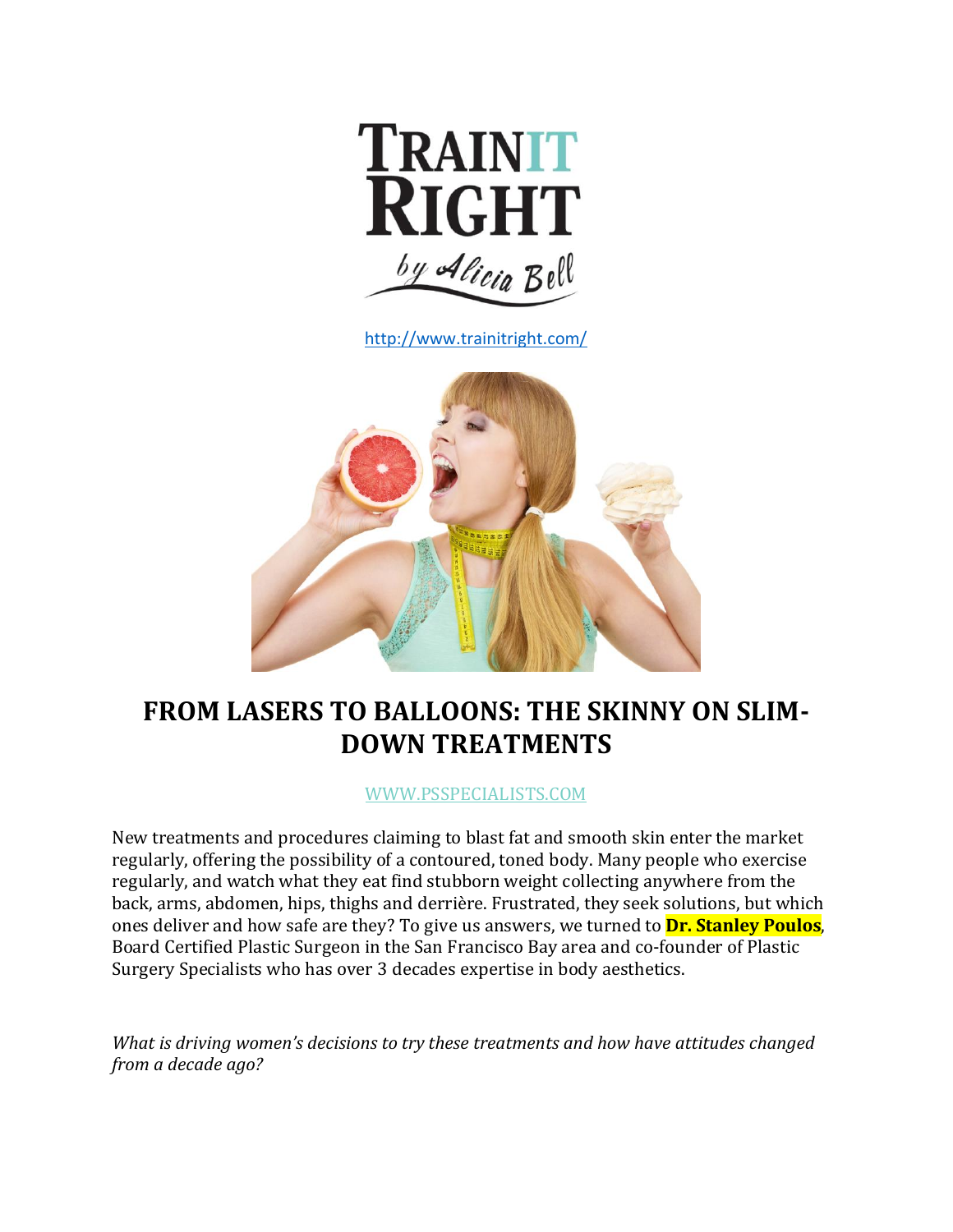Ten years ago, women would come to my office with photos of celebrities who were working with highly effective fitness trainers. Today both women and men come to my office, show me a random "hot body" in their Instagram feed, looking fabulous in a swimsuit, and want to look like that person. Social media bombards people with images, and they feel if these people aren't well-known celebrities and look great, then they can too.

### *What are the most common frustrations when it comes to achieving their desired look?*

Well, most people try their best to work out, watch what they eat and try to take care of themselves. They notice, though, that through pregnancies, hormonal and metabolism shifts that happen with age, gravity is winning. Men notice more fat around the waist and "breasts", women notice cellulite dimples in their thighs and buttocks, bra rolls, extra fat at the waist despite maintaining their diet and exercise routines. A workout routine at 45 will not yield the same results as 35; it becomes frustrating. Collagen production typically falls off a cliff at a certain point in the early 50s; this means treatments need to treat both fat deposits *and* skin tightening.

*What do you advise them to do? There are so many treatments to choose from. It can be overwhelming.*

Absolutely, and it's very important to approach any procedure with the facts and a realistic expectation of what's achievable, and required.. Some women think they just come in for a few hours and they are magically transformed. In some cases, results are immediate, and in other cases healing can take up to 2 to 3 months.

*Ok so let's explore these treatments. What's the best one out there to deal with cellulite? It seems like most women struggle with cellulite.*

## Cellulaze

Yes, cellulite is a very common issue women want a solution for, and fast. Cellulaze is a treatment that safely and effectively treats cellulite under local anesthesia with initial results appearing in one to four weeks, with significant results due to thickening collagen by four months. The 2-hour treatment involves an injection of a local anesthetic and wetting solution onto the cellulite, which is then zapped with a laser. This unique sidecutting laser removes the contracted fibrous bands responsible for the cellulite. Finally, the subdermal region is treated for increased collagen production. The result is tight, smooth,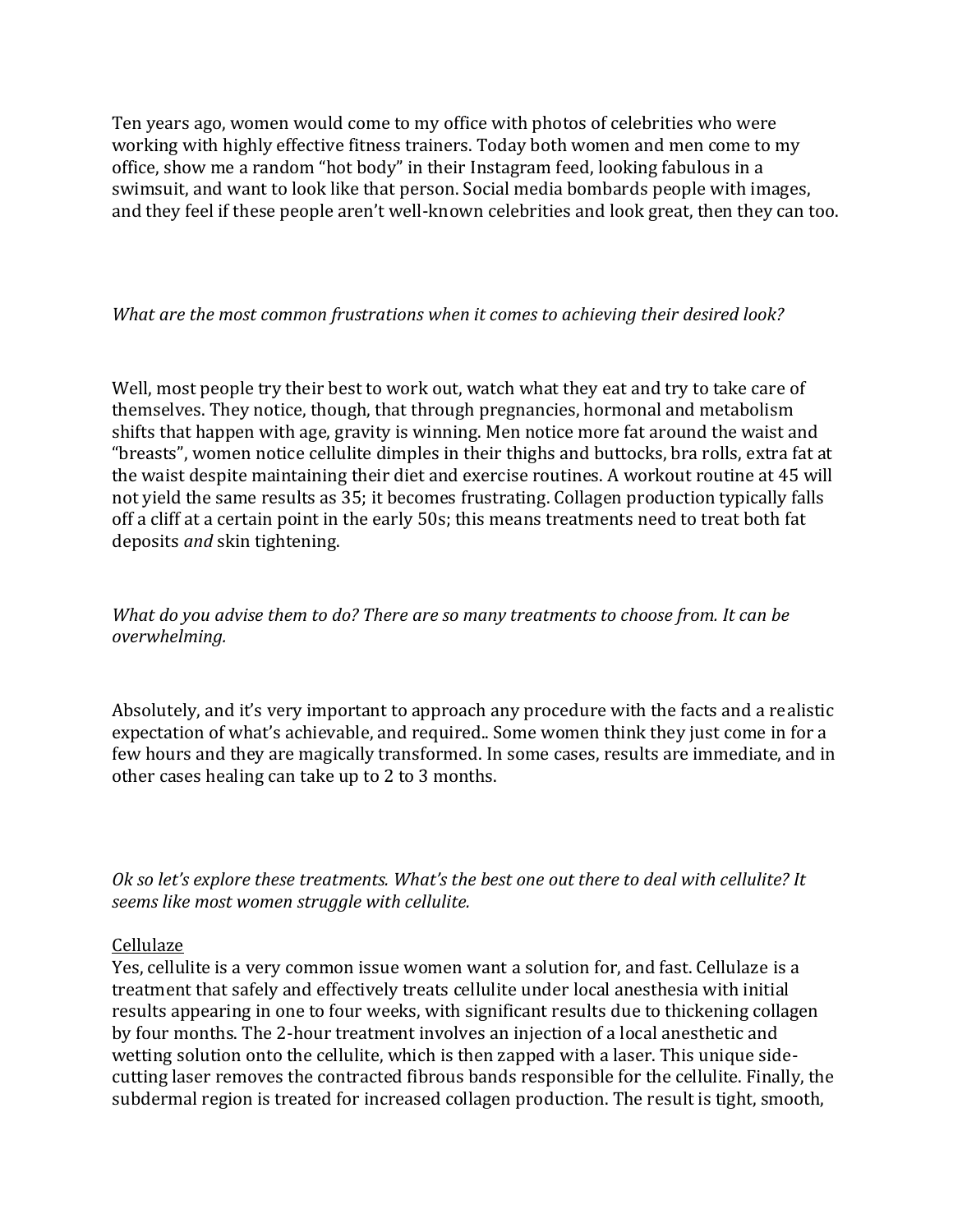supple skin where the cellulite once was. Many women opt to get Cellulaze along with liposuction to address several concerns at once.

## Vaser Hi- Def liposculpture

#### *Yes, let's talk about liposuction. How has that treatment changed?*

Well, I've seen significant improvements over the years. Now, we have a much more precise method called Vaser Hi-Def LipoSculpture. This method is liposuction, but with techniques and tools that precisely suction out localized fat deposits from various parts of the body. This technique is used effectively, for example, in "sculpting" the washboard abs so desired by many. The fat that is harvested can then be used to fill out other areas of the body. The differentiating factor between Vaser Lipo and traditional Liposuction is the preliminary step taken to break down the fat: ultrasound frequencies. The acronym Vaser stands for Vibration Amplification of Sound Energy at Resonance.

The vibrations emitted cause expansion and contraction of air bubbles located in tumescent fluid which is ejected from the Vaser Lipo instrument. The procedure is tissueselective, targeting fat while protecting other tissues from damage. This means eight times less blood loss, easier fat removal, stimulated skin elasticity, less bruising and a tiny incision. Through this process, the fat that is collected is separated to use for fat injections in other areas. The surgeon has the ability to truly sculpt the body.

#### Balloon Weight Loss Method

## *What about people who have 20-50 pounds to lose, but not enough weight for gastric bypass surgery?*

These patients can be considered for the Balloon Weight Loss Method. An ideal candidate for this procedure has a body mass index of 30 to 40 and did not had previous weight loss surgery. Patients diagnosed with bulimia, binge eating, compulsive overeating, high liquid calorie intake habits or similar eating related psychological disorders are not good candidates.

This non-surgical outpatient procedure begins with a diagnostic endoscopy, to ensure that there are no contraindications and that it is safe to perform. Once the patient is mildly sedated and comfortable, the procedure can begin. The deflated gastric balloon is inserted through the esophagus and into the stomach. A syringe is then used to fill the balloon with a sterile saline solution. Once the weight loss balloon has been filled with saline, it expands to approximately the size of a grapefruit and remains there for 6 months. The entire procedure takes about 20 minutes. Patients can usually return home after the placement or removal procedures within 30 minutes. Over the last 20 years this procedure has helped over 277,000 people. The gastric balloon encourages portion control while patients make healthy changes to diet and lifestyle. After six months the balloon is then removed.